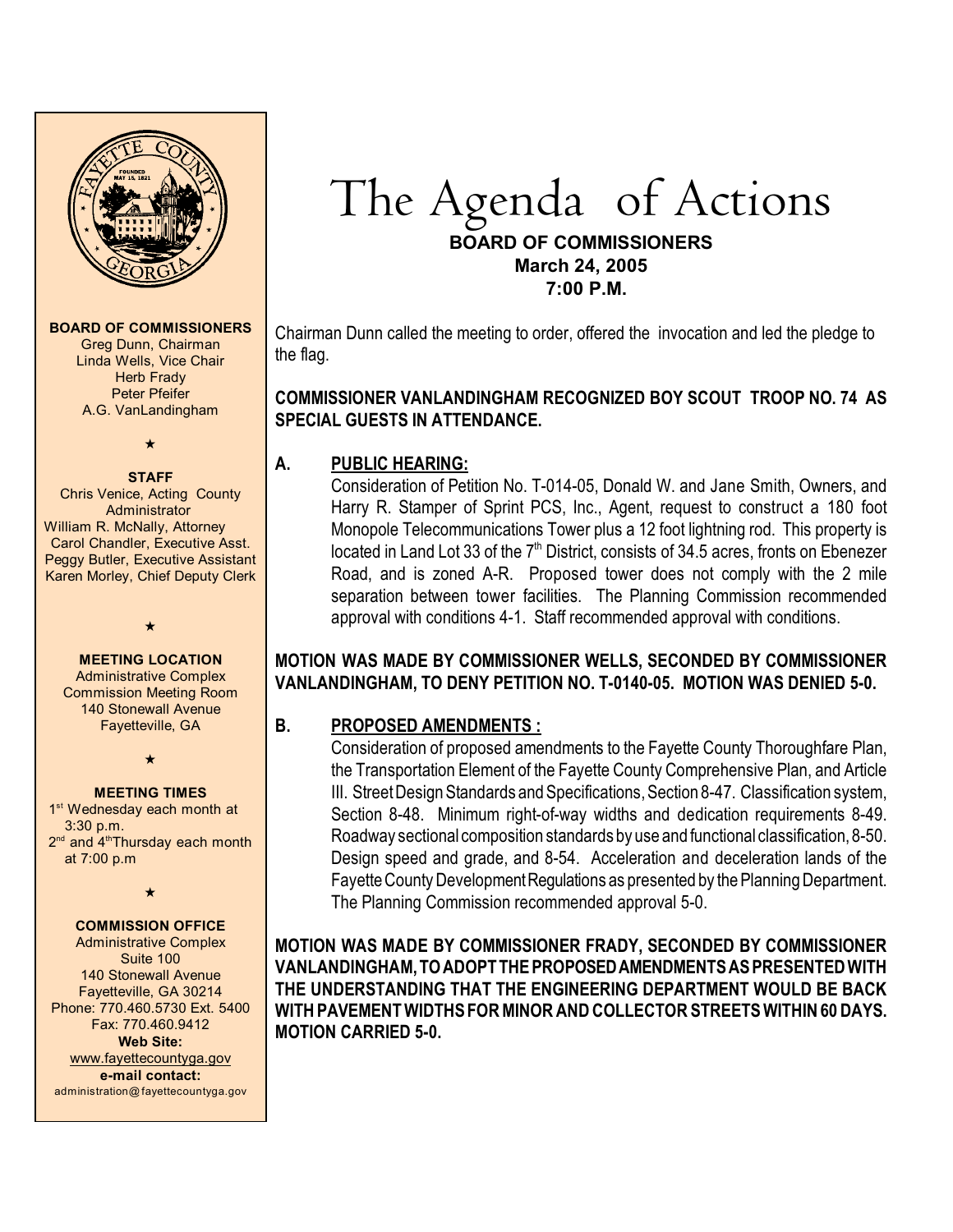#### **C. PROPOSED AMENDMENTS:**

Consideration of proposed amendments to the Fayette County Zoning Ordinance regarding Article VII. Conditional Uses, Exceptions and Modifications, Section 7-1. Conditional Use Approval, B. Conditional Uses Allowed, 34. Self-Storage Facility as presented by the Zoning Department. The Planning Commission recommended approval 5-0.

#### **MOTION WAS MADE BY COMMISSIONER WELLS, SECONDED BY COMMISSIONER PFEIFER, TO ADOPT THE PROPOSED CHANGES IN ARTICLE VII AS PRESENTED. MOTION CARRIED 5-0.**

#### **NEW BUSINESS:**

**D.** Consideration of commercial use fee for GIS products.

# **MOTION WAS MADE BY COMMISSIONERWELLS, SECONDED BY COMMISSIONER FRADY, TO APPROVE THE COMMERCIAL USE FEE FOR GIS PRODUCTS AS PRESENTED. MOTION CARRIED 5-0.**

## **CONSENT AGENDA: MOTION WAS MADE BY COMMISSIONER WELLS, SECONDED BY COMMISSIONER FRADY, TO APPROVE CONSENT ITEMS 1,2,3,4,5,7,8,9,10,11,12 WITH ITEM NO. 6 BEING WITHDRAWN FOR FUTURE STUDY. MOTION CARRIED 5-0.**

- **1.** Approval of recommendation by the Water Committee to install a waterline on Old Senoia Road, under contract that was competitively bid and awarded.
- **2.** Approval of issuance of insurance reimbursement for \$13,755 to the Sheriff's Department Federal Seizure Fund from the General Fund for damage to a Sheriff's vehicle.
- **3.** Approval of a budget adjustment to increase the Library's donation revenue account to increase the Library Books and Magazines Account by \$75.00 and in order to purchase books.
- **4.** Approval to increase the Library's ICLE Satellite revenue account and the Public Relations expenditure account by \$195 received for use of the Distance Learning Lab.
- **5.** Approval of insurance reimbursement of \$2,547.84 to the Sheriff's Department from the General Fund for damage to a Sheriff's vehicle.
- **6.** Approval of Fayette Youth Protection Home Supplemental FY2005 budget request in the amount of \$16,096.
- **7.** Approval of request from the Acting County Administrator to remove the Human Resources Department from the Business Services Division and have the department report directly to the County Administrator's office.
- **8.** Approval of the list of tax abatement requests as recommended.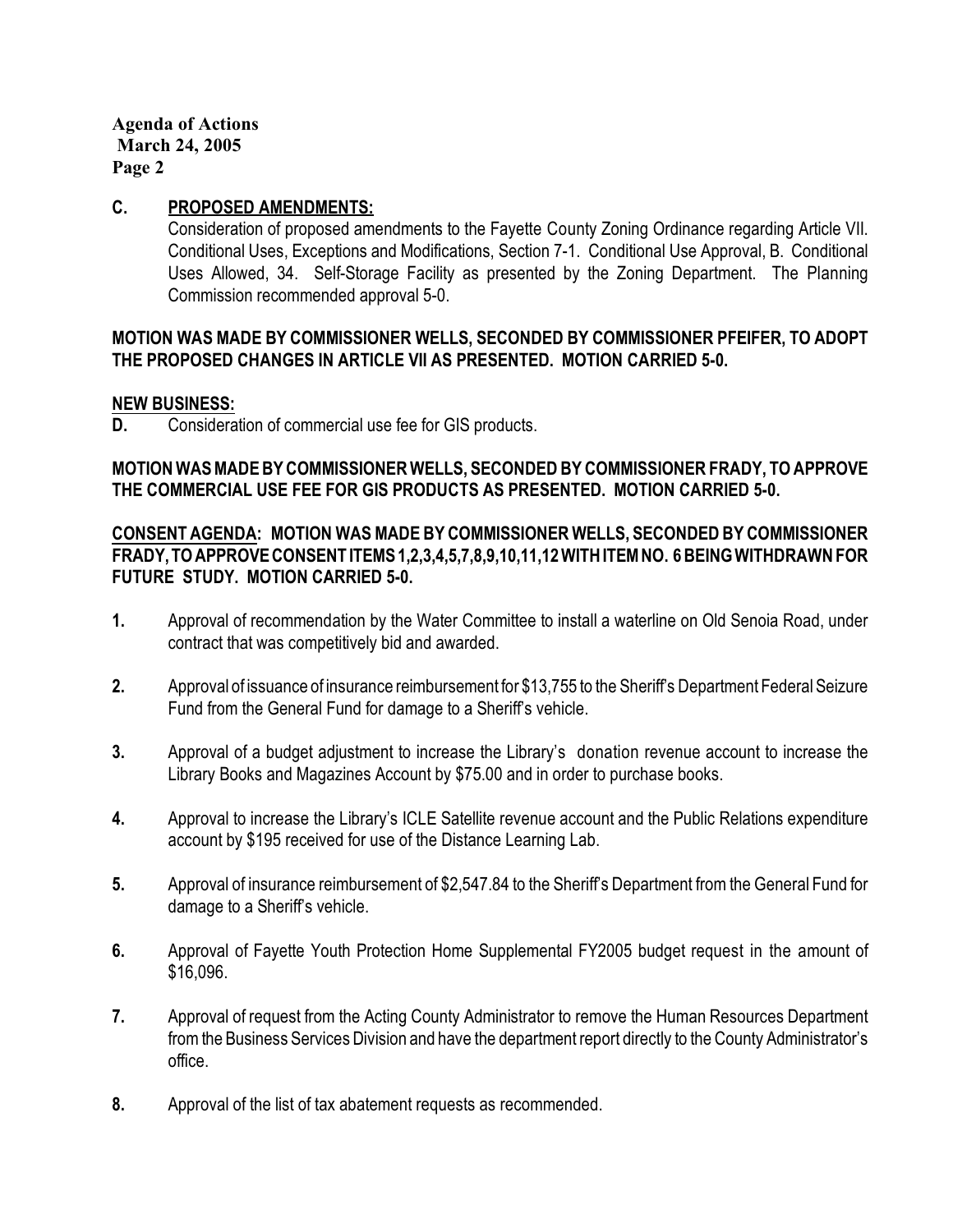- **9.** Approval of request from the Finance Department to consolidate electric bills through the Georgia Power Summary Billing Plan.
- **10.** Approval of salary adjustment for the Acting County Administrator in the amount of \$14,000 per year, retroactive to March 1, 2005.
- **11.** Approval to transfer the ownership of the DDDI computer, located in the County Extension Office, from the University of Georgia to the County. The County currently provides care of the computer.
- **12.** Approval of minutes for Board of Commissioners meetings held on February 24,2005 and March 10, 2005.

# **PUBLIC COMMENT:**

Members of the public are allowed up to five minutes each to address the Board on issues of concern other than those items which are on this evening's agenda.

# **THERE WAS NO PUBLIC COMMENT.**

# **STAFF REPORTS:**

MARK PULLIUM: Mr. Pullium asked for authorization to transfer of \$1,500 from the County's Contingency Fund to the County Extension Department for the purpose of matching a University of Georgia Grant on a 25/75 percent basis. The grant will purchase four computers for use on the County Extension office.

## **MOTION WAS MADE BY COMMISSIONER VANLANDINGHAM, SECONDED BY COMMISSIONER FRADY, TO TRANSFER THE FUNDS FROM THE CONTINGENCY FUND TO THE COUNTY EXTENSION DEPARTMENT. MOTION CARRIED 5-0.**

MARK PULLIUM: Mr. Pullium asked for authorization to engage Mallett Consulting to perform geotechnical testing along the proposed sewer line for the Senior Center Facility Project. Funds in the amount of \$4,000 are hereby appropriated for this purpose.

# **MOTION WAS MADE BY COMMISSIONER FRADY, SECONDED BY COMMISSIONER VANLANDINGHAM, TO AUTHORIZE MALLETT CONSULTING TO PERFORM GEOTECHNICAL TESTING ALONG THE PROPOSED SEWER LINE FOR THE SENIOR CENTER FACILITY PROJECT. MOTION CARRIED 4 - 1 WITH COMMISSIONER WELLS VOTING IN OPPOSITION.**

COMMISSIONER FRADY: Commissioner Frady asked the Board to give authorization to the staff to conduct a multi-use cart path study**.**

# **MOTION WAS MADE BY COMMISSIONER FRADY, SECONDED BY COMMISSIONER VANLANDINGHAM, TO AUTHORIZE STAFF TO CONDUCT A MULTI-USE CART PATH STUDY. MOTION CARRIED 5-0.**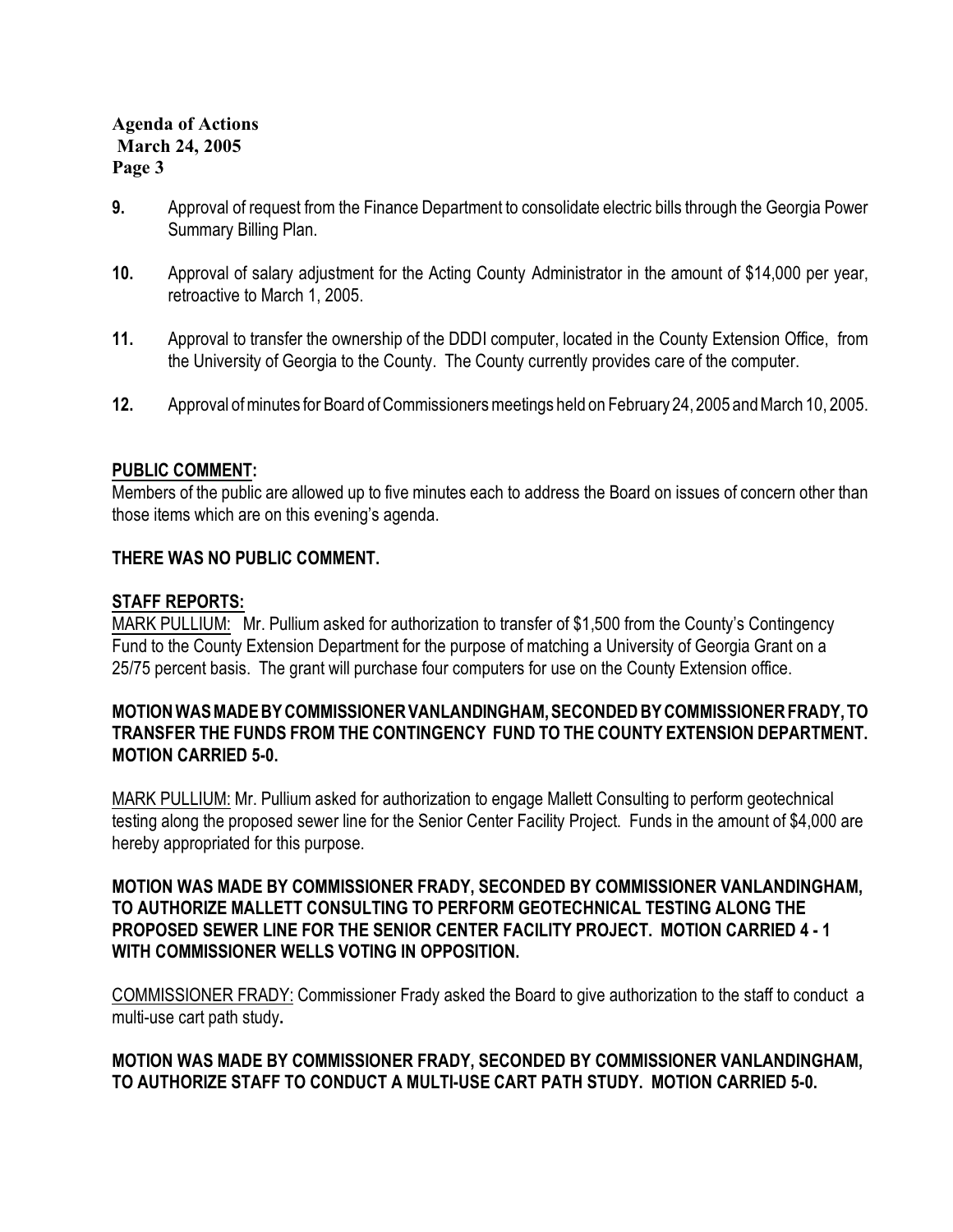COMMISSIONER VANLANDINGHAM: Commissioner VanLandingham suggested inviting past county commissioners to a reception to recognize them for the contributions they made during their term (s) in office.

## **MOTION WAS MADE BY COMMISSIONER VANLANDINGHAM, SECONDED BY COMMISSIONER PFEIFER, TO INVITED FORMER COMMISSIONERS TO A RECEPTION TO RECOGNIZE THEM FOR CONTRIBUTIONS DURING THEIR TERM(S) IN OFFICE. MOTION CARRIED 5-0.**

COUNTY ATTORNEY MCNALLY:Attorney McNally said the City of Griffin had requested that Fayette County grant them a water line easement of 146 feet of road front on the property owned by Fayette County along Hollywood Road. They also asked for a 10 foot temporary slope easement which runs approximately 180 feet along the road.

# **MOTION WAS MADE BY COMMISSIONER WELLS, SECONDED BY COMMISSIONER FRADY, TO GRANT THE CITY OF GRIFFIN AN 146 FOOT WATER LINE EASEMENT AND A 10 FOOT TEMPORARY SLOPE EASEMENT. MOTION CARRIED 5-0.**

COUNTY ATTORNEY MCNALLY: Attorney McNally requested an Executive Session for 3 legal items.

CHAIRMAN DUNN: Chairman Dunn announced that today at the Capitol, the Legislature and House of Representatives defeated House Bill 856, which was Representative Fludd's bill in favor of district voting for County Commissioners.

# **EXECUTIVE SESSION: MOTION WAS MADE BY COMMISSIONER WELLS, SECONDED BY COMMISSIONER FRADY, TO ADJOURN TO EXECUTIVE SESSION TO DISCUSS THREE LEGAL ITEMS. MOTION CARRIED 5-0.**

**LEGAL: Attorney McNally discussed a legal item with the Board.**

## **THE BOARD TOOK NO ACTION ON THIS MATTER.**

**LEGAL:** Attorney McNally discussed a legal item with the Board.

# **MOTION WAS MADE BY COMMISSIONER FRADY, SECONDED BY COMMISSIONER VANLANDINGHAM, TO AUTHORIZE ATTORNEY MCNALLY TO PROCEED IN THIS MATTER. MOTION CARRIED 5-0.**

**LEGAL:** Attorney McNally discussed a legal item with the Board.

# **MOTION WAS MADE BY COMMISSIONER WELLS, SECONDED BY COMMISSIONER FRADY, TO AUTHORIZE ATTORNEY MCNALLY TO PROCEED IN THIS MATTER.**